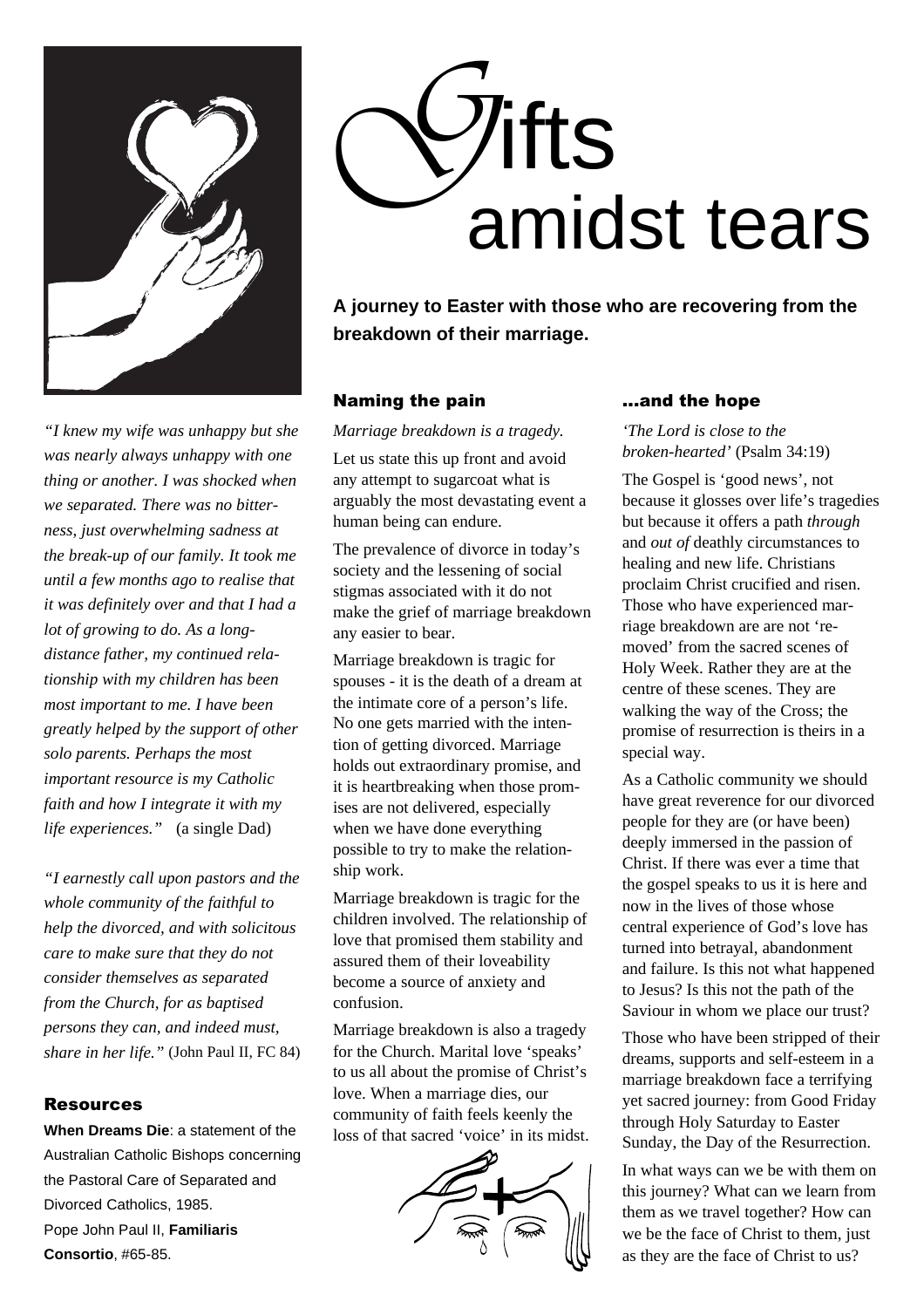

*"All the familiar structures of my life had been blown away. I knew I wanted to get better but I didn't know how to do it, so I hoped that these people at the Recovery workshop could get me to a better place. The videos, the people and the talking nudged me out of the hole and pointed me in the right direction of healing."* (a divorced man)

*"At the Recovery workshop, if you want to, you can 'share your story' and have people listen and grieve with you. In six years, it was the only place where anyone was willing to listen to what had happened to me."* (a divorced woman)

#### Resources

Grief programs can offer important help to the newly separated in surviving what could be the worst crisis of their lives. An example is the **Recovery Workshop** offered by the Diocese of Parramatta.

 Where financial hardship is one of the outcomes of separation, the **St Vincent de Paul Society** can provide assistance.



### At the foot of the cross

There was nothing Mary could 'do' as she stood at the foot of her cross and witnessed the crucifixion of her Son. Yet she was 'there', the ache of her heart at one with his broken body.

Being with a person who is grieving a marital loss can be a bit like this. It hurts not to be able to 'fix' things; it is humbling to be lost for words and to feel so helpless. At such times never underestimate the value of your loving presence. Just 'being there' is all part of the mysterious journey from death to resurrection. Remember that most grieving people are surrounded by people who ignore their grief.

Give the person time and space to tell their story. The hunger of the human heart 'to be heard' is especially true of those who have lost the person dearest to them. Neither advice nor quick solutions but a listening ear is often the first ointment for a wound of the heart. *'Have you heard me? Can you understand even a little bit? Because if you do then I won't be so alone.'* The heart cries out for a sign of acknowledgement: a well chosen word, a look of compassion, a gesture of empathy.

It is scary to be confronted with such agony. It may be foreign to us. On the other hand, it may be uncomfortably familiar. The temptation is to run away. We need courage - and faith to be present to the person who is grieving, especially on those occasions when their pain may lead them to turn on you in misplaced anger. Place both of you in the hands of God. Trust that even the smallest gesture of care can have impact. And know that you are not alone. You are part of a Catholic community which is blessed with resources to assist

people in pain. Appropriate to the person and their situation look for opportunities to 'throw out a lifeline': e.g. the name of a grief counsellor, a support group, an invitation to the sacraments, a prayer, a person, program or book which may be helpful (if not now, then later). Make contact with your parish or diocese and find out what resources are available in your locality.

#### What we can learn from those who grieve and heal

#### **It takes courage to live!**

How courageous are those who continue to live although they feel as if they have nothing to live for. People recovering from divorce remind us of the importance of small steps that keep us alive: Like breathing! Like getting out of bed each morning. Like allowing others to help us. Like trusting in God who seems to have abandoned us. No matter how insurmountable our problems may seem, there is always a tiny step we can take in a lifegiving direction.

## On the journey to Easter

*Pastoral suggestion:* In preparing Good Friday reflections such as Stations of the Cross, invite the input

of a person who is grieving the loss of a spouse. Let the story of their *parts of this*

'Calvary' experience proclaim to the parish Christ's passion. *(Alternatively: incorporate*

> *leaflet into a Good Friday reflection.)*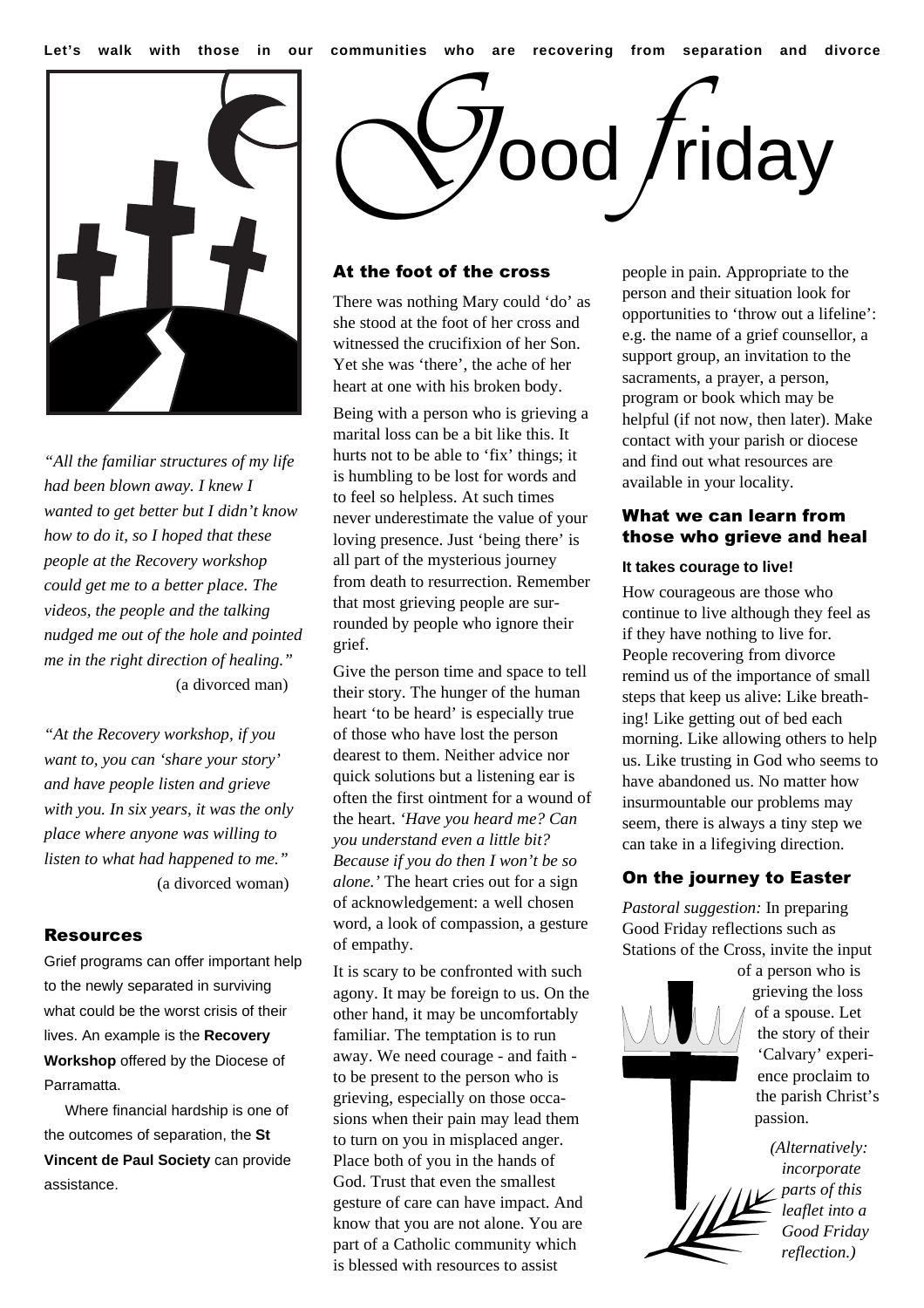

## At the tomb

The divorce is well and truly over. Time marches on and life appears to be back to some kind of normality and routine.

Yet the pain is far from over for the person who has lost their spouse, a large part of their life and a sense of self worth. The immediate trauma of those earlier 'crucifying' events may have subsided, but the ache and the emptiness remain. The tomb of Holy Saturday is still closed and deathly, the journey to Easter incomplete.

This is the time to continue your

presence to the person who is grieving. Again, offer a space to talk. A gentle enquiry like 'What is life like for you now?' can acknowledge that life has changed and the challenges are ongoing.



Including the separated/divorced person socially is important. The experience of divorce can include the loss of friends and in-laws. Healthy affection and supportive friendships can also help to protect the grieving person from turning to inappropriate relationships for solace.

There may also be times to challenge the grieving person into taking a lifegiving action that will further the recovery process, or to work on areas of their life which may in some sense have contributed to the marriage breakdown. Perhaps offer some of those resources mentioned earlier.

Keep praying for the grieving person.

## What we can learn from those who grieve and heal

### **Marriage does matter**

People who have suffered the loss of a marriage partner have an acute appreciation of the value of marriage. The depth of their loss reflects the preciousness of the gift (which is why downplaying the value of marriage is no help to divorced people). They call married couples not to take their relationship for granted. They remind us of the centrality of marital commitment and its impact on the whole community. Marriage is not a commitment to be entered into lightly. Proper marriage preparation is essential, as is ongoing marriage enrichment.

#### **The value of small kindnesses**

People who have separated or divorced sometimes speak of the healing power of small kindnesses, such as the offer of a lift to the school speech night so that the solo parent doesn't have to front up alone, or receiving a card on an important anniversary.

Another source of help and insight is the lived witness of older single people who have never married but who have forged a healthy, loving life on their own. Their example can offer hope to divorced people terrified at the prospect of being alone again.

## On the journey to Easter

On Holy Saturday, bring to mind those who are on the road to recovery after separation/divorce. With the passing of time and the busy routine of life, their situation may have receded from your consciousness. Holy Saturday is a good time to remember their sacred journey to Easter and to stand with them in prayerful solidarity.



*"I attended a seven week* Recovery Workshop *which was a real turning point for me. The program allowed me to deal with the various stages of grief - acknowledge them, work through them and come out the other end feeling more confident about my life and what was ahead of me. I started to read a lot...books on relationships, love, spirituality, life itself. I found that a good book was my best friend. Gradually I began to learn a lot about myself, about the real me, about the mistakes I had made, about my real desires in life.*

 *Underpinning all of this was the rediscovery of God in my life. I was fortunate enough to start receiving spiritual direction from a priest who helped me enormously in my developing relationship with God."* (a divorced woman)

#### Resources

There are programs available to help children from single-parent families in their grief. One excellent example is the **Seasons for Growth** program published by the MacKillop Foundation.

 **Solo Parent groups** offer a caring environment for single parents to support each other through complex and painful life experiences.